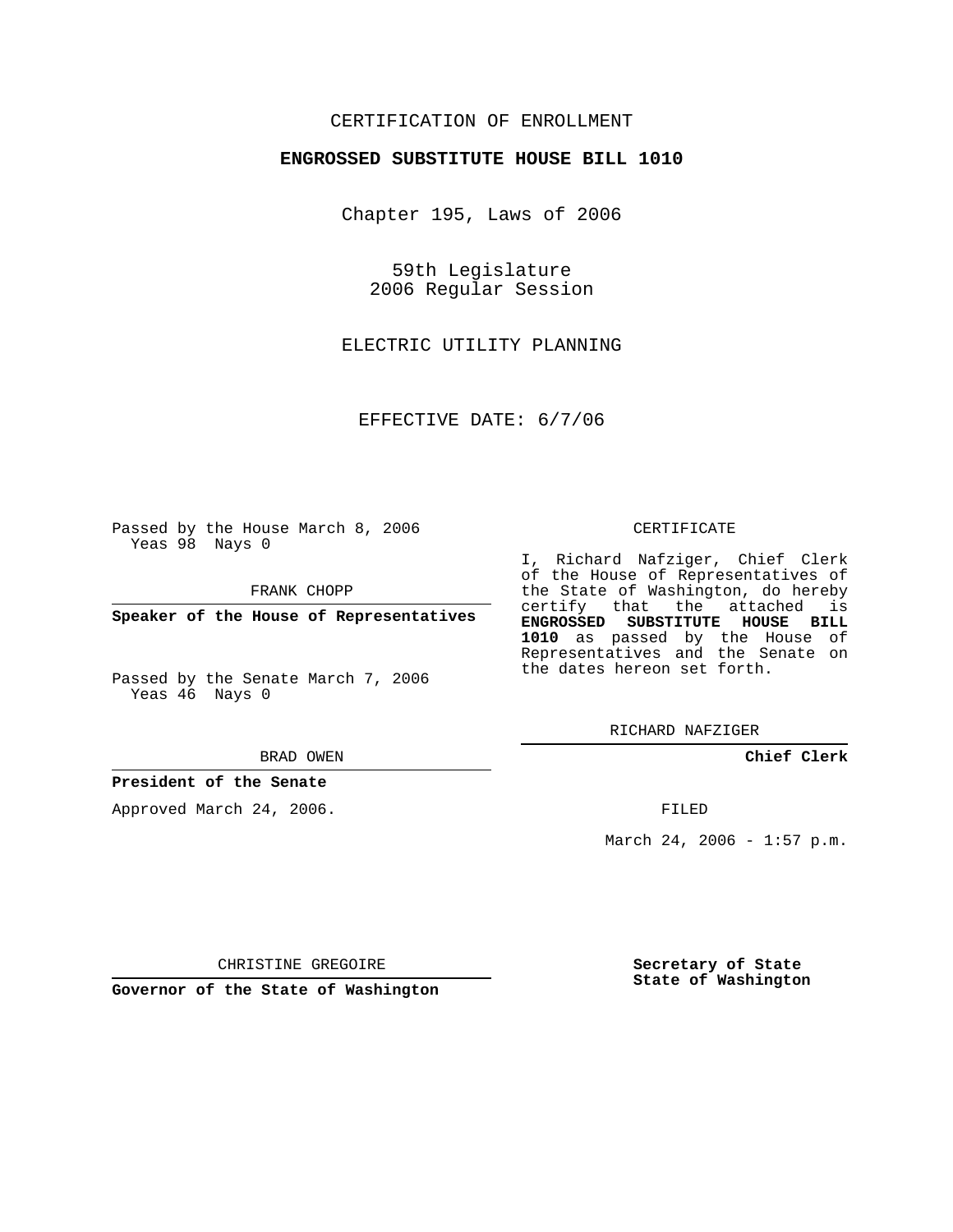# **ENGROSSED SUBSTITUTE HOUSE BILL 1010** \_\_\_\_\_\_\_\_\_\_\_\_\_\_\_\_\_\_\_\_\_\_\_\_\_\_\_\_\_\_\_\_\_\_\_\_\_\_\_\_\_\_\_\_\_

\_\_\_\_\_\_\_\_\_\_\_\_\_\_\_\_\_\_\_\_\_\_\_\_\_\_\_\_\_\_\_\_\_\_\_\_\_\_\_\_\_\_\_\_\_

### AS AMENDED BY THE SENATE

Passed Legislature - 2006 Regular Session

## **State of Washington 59th Legislature 2006 Regular Session**

**By** House Committee on Technology, Energy & Communications (originally sponsored by Representatives Morris, Hudgins, Morrell, Linville, B. Sullivan, McCoy and Chase)

READ FIRST TIME 02/28/05.

 AN ACT Relating to electric utility planning; and adding a new chapter to Title 19 RCW.

BE IT ENACTED BY THE LEGISLATURE OF THE STATE OF WASHINGTON:

 NEW SECTION. **Sec. 1.** It is the intent of the legislature to encourage the development of new safe, clean, and reliable energy resources to meet demand in Washington for affordable and reliable electricity. To achieve this end, the legislature finds it essential that electric utilities in Washington develop comprehensive resource plans that explain the mix of generation and demand-side resources they plan to use to meet their customers' electricity needs in both the short term and the long term. The legislature intends that information obtained from integrated resource planning under this chapter will be used to assist in identifying and developing new energy generation, conservation and efficiency resources, and related infrastructure to meet the state's electricity needs.

 NEW SECTION. **Sec. 2.** The definitions in this section apply throughout this chapter unless the context clearly requires otherwise. (1) "Commission" means the utilities and transportation commission.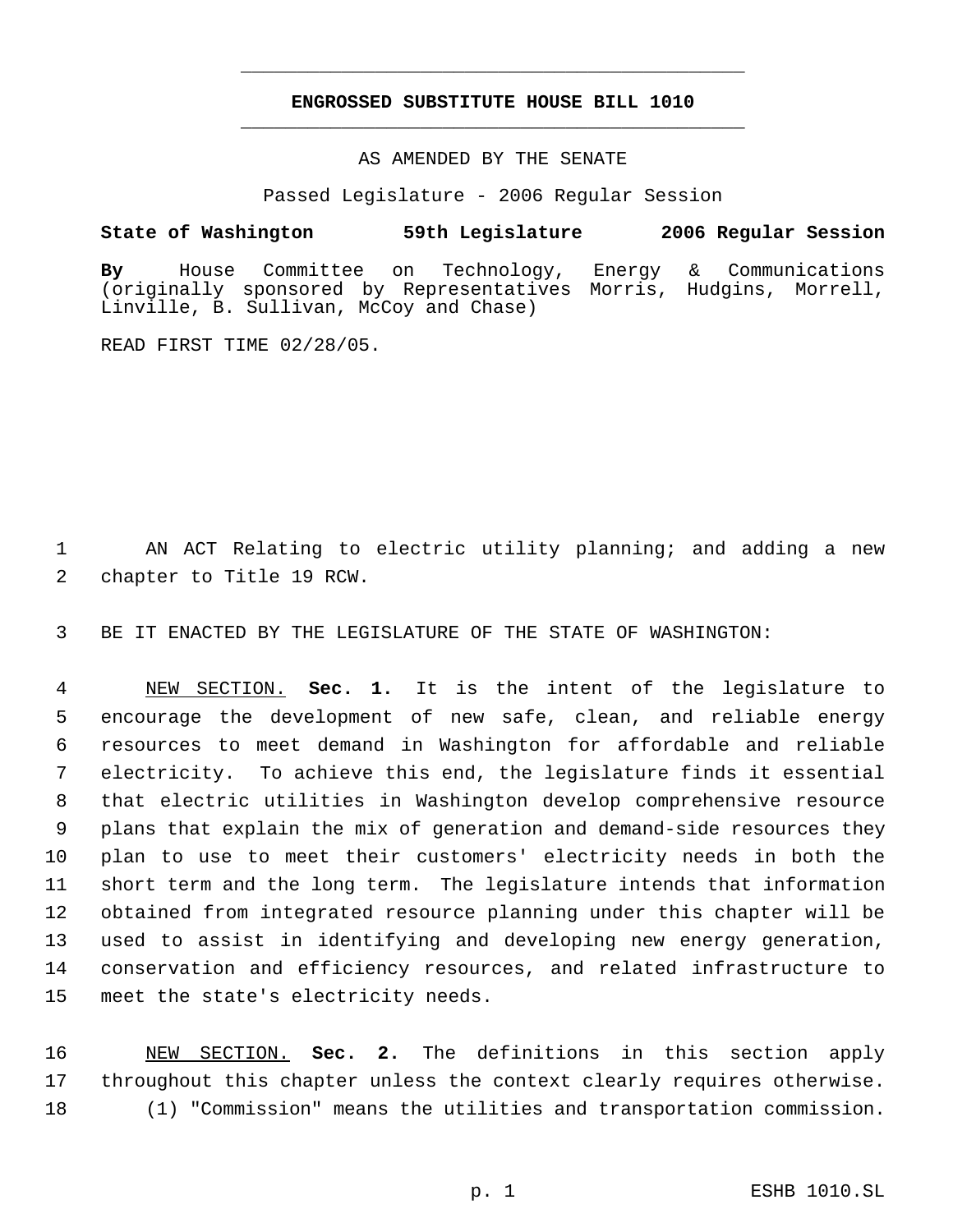(2) "Conservation and efficiency resources" means any reduction in electric power consumption that results from increases in the efficiency of energy use, production, transmission, or distribution.

 (3) "Consumer-owned utility" includes a municipal electric utility formed under Title 35 RCW, a public utility district formed under Title 54 RCW, an irrigation district formed under chapter 87.03 RCW, a cooperative formed under chapter 23.86 RCW, a mutual corporation or association formed under chapter 24.06 RCW, a port district formed under Title 53 RCW, or a water-sewer district formed under Title 57 RCW, that is engaged in the business of distributing electricity to one or more retail electric customers in the state.

 (4) "Department" means the department of community, trade, and economic development.

 (5) "Electric utility" means a consumer-owned or investor-owned utility.

 (6) "Full requirements customer" means an electric utility that relies on the Bonneville power administration for all power needed to supply its total load requirement other than that served by nondispatchable generating resources totaling no more than six megawatts or renewable resources.

 (7) "Governing body" means the elected board of directors, city council, commissioners, or board of any consumer-owned utility.

 (8) "High efficiency cogeneration" means the sequential production of electricity and useful thermal energy from a common fuel source, where, under normal operating conditions, the facility has a useful thermal energy output of no less than thirty-three percent of the total energy output.

 (9) "Integrated resource plan" means an analysis describing the mix of generating resources and conservation and efficiency resources that will meet current and projected needs at the lowest reasonable cost to the utility and its ratepayers and that complies with the requirements specified in section 3(1) of this act.

 (10) "Investor-owned utility" means a corporation owned by investors that meets the definition in RCW 80.04.010 and is engaged in distributing electricity to more than one retail electric customer in the state.

 (11) "Lowest reasonable cost" means the lowest cost mix of generating resources and conservation and efficiency resources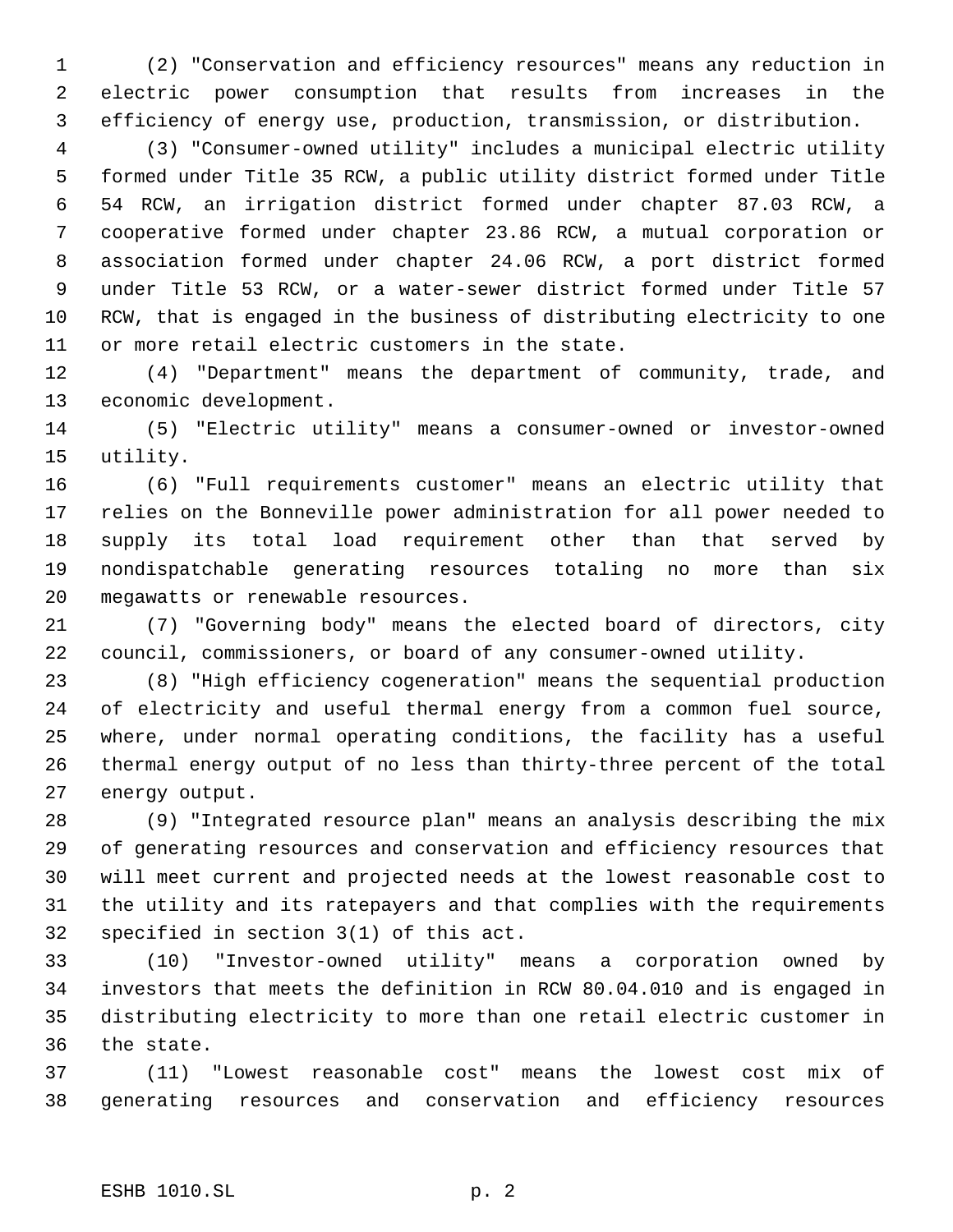determined through a detailed and consistent analysis of a wide range of commercially available resources. At a minimum, this analysis must consider resource cost, market-volatility risks, demand-side resource uncertainties, resource dispatchability, resource effect on system operation, the risks imposed on the utility and its ratepayers, public policies regarding resource preference adopted by Washington state or the federal government, and the cost of risks associated with environmental effects including emissions of carbon dioxide.

 (12) "Plan" means either an "integrated resource plan" or a "resource plan."

 (13) "Renewable resources" means electricity generation facilities fueled by: (a) Water; (b) wind; (c) solar energy; (d) geothermal energy; (e) landfill gas; (f) biomass energy utilizing animal waste, solid organic fuels from wood, forest, or field residues or dedicated energy crops that do not include wood pieces that have been treated with chemical preservatives such as creosote, pentachlorophenol, or copper-chrome-arsenic; (g) byproducts of pulping or wood manufacturing processes, including but not limited to bark, wood chips, sawdust, and lignin in spent pulping liquors; (h) ocean thermal, wave, or tidal 20 power; or (i) gas from sewage treatment facilities.

 (14) "Resource plan" means an assessment that estimates electricity loads and resources over a defined period of time and complies with the requirements in section 3(2) of this act.

 NEW SECTION. **Sec. 3.** Each electric utility must develop a plan consistent with this section.

 (1) Utilities with more than twenty-five thousand customers that are not full requirements customers shall develop or update an integrated resource plan by September 1, 2008. At a minimum, progress reports reflecting changing conditions and the progress of the integrated resource plan must be produced every two years thereafter. An updated integrated resource plan must be developed at least every four years subsequent to the 2008 integrated resource plan. The integrated resource plan, at a minimum, must include:

 (a) A range of forecasts, for at least the next ten years, of projected customer demand which takes into account econometric data and customer usage;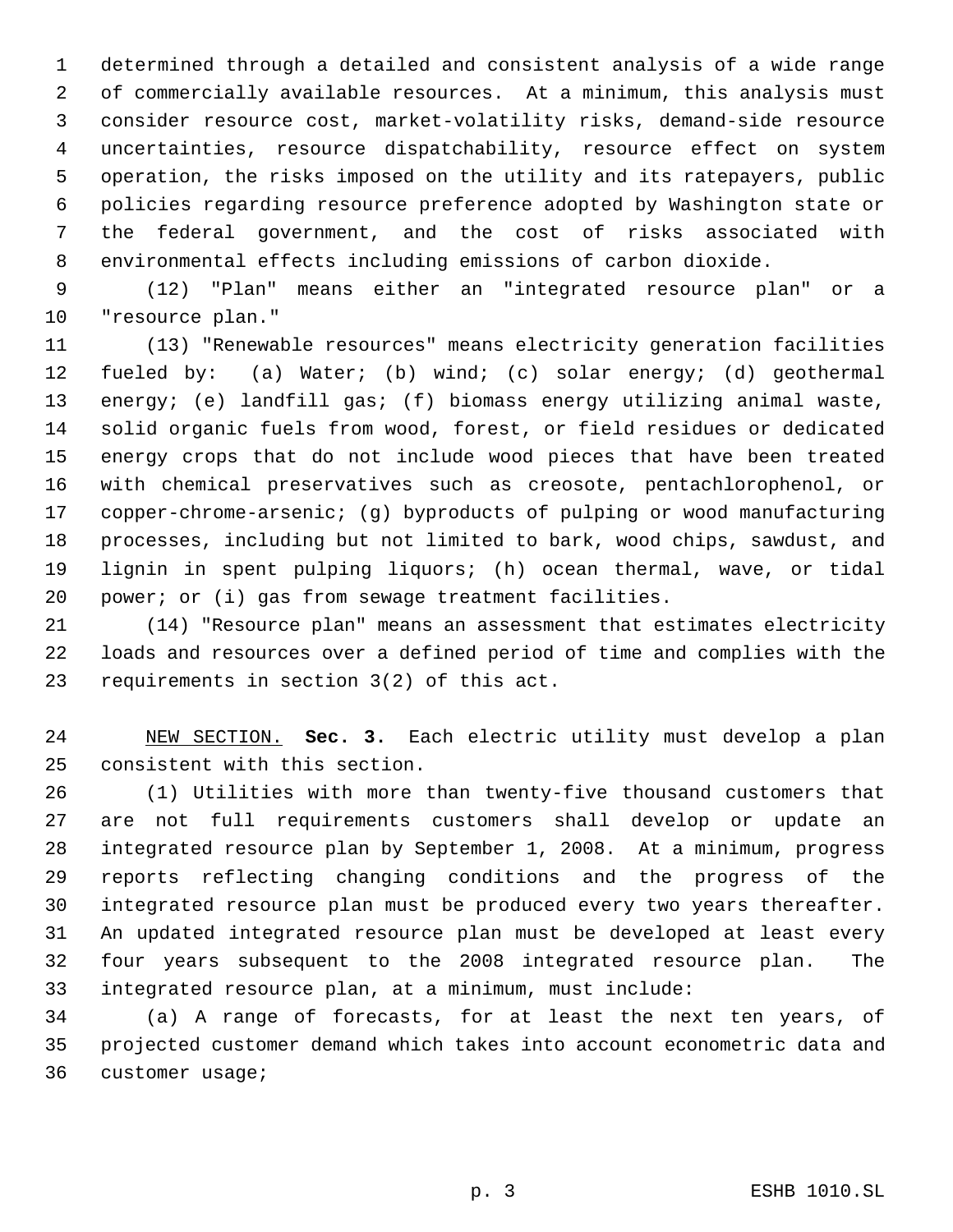(b) An assessment of commercially available conservation and efficiency resources. Such assessment may include, as appropriate, high efficiency cogeneration, demand response and load management programs, and currently employed and new policies and programs needed to obtain the conservation and efficiency resources;

 (c) An assessment of commercially available, utility scale renewable and nonrenewable generating technologies;

 (d) A comparative evaluation of renewable and nonrenewable generating resources, including transmission and distribution delivery costs, and conservation and efficiency resources using "lowest reasonable cost" as a criterion;

 (e) The integration of the demand forecasts and resource evaluations into a long-range assessment describing the mix of supply side generating resources and conservation and efficiency resources that will meet current and projected needs at the lowest reasonable cost and risk to the utility and its ratepayers; and

 (f) A short-term plan identifying the specific actions to be taken by the utility consistent with the long-range integrated resource plan.

 (2) All other utilities may elect to develop a full integrated resource plan as set forth in subsection (1) of this section or, at a minimum, shall develop a resource plan that:

(a) Estimates loads for the next five and ten years;

 (b) Enumerates the resources that will be maintained and/or 24 acquired to serve those loads; and

 (c) Explains why the resources in (b) of this subsection were chosen and, if the resources chosen are not renewable resources or conservation and efficiency resources, why such a decision was made.

 (3) An electric utility that is required to develop a resource plan under this section must complete its initial plan by September 1, 2008.

 (4) Resource plans developed under this section must be updated on a regular basis, at a minimum on intervals of two years.

 (5) Plans shall not be a basis to bring legal action against electric utilities.

 (6) Each electric utility shall publish its final plan either as part of an annual report or as a separate document available to the public. The report may be in an electronic form.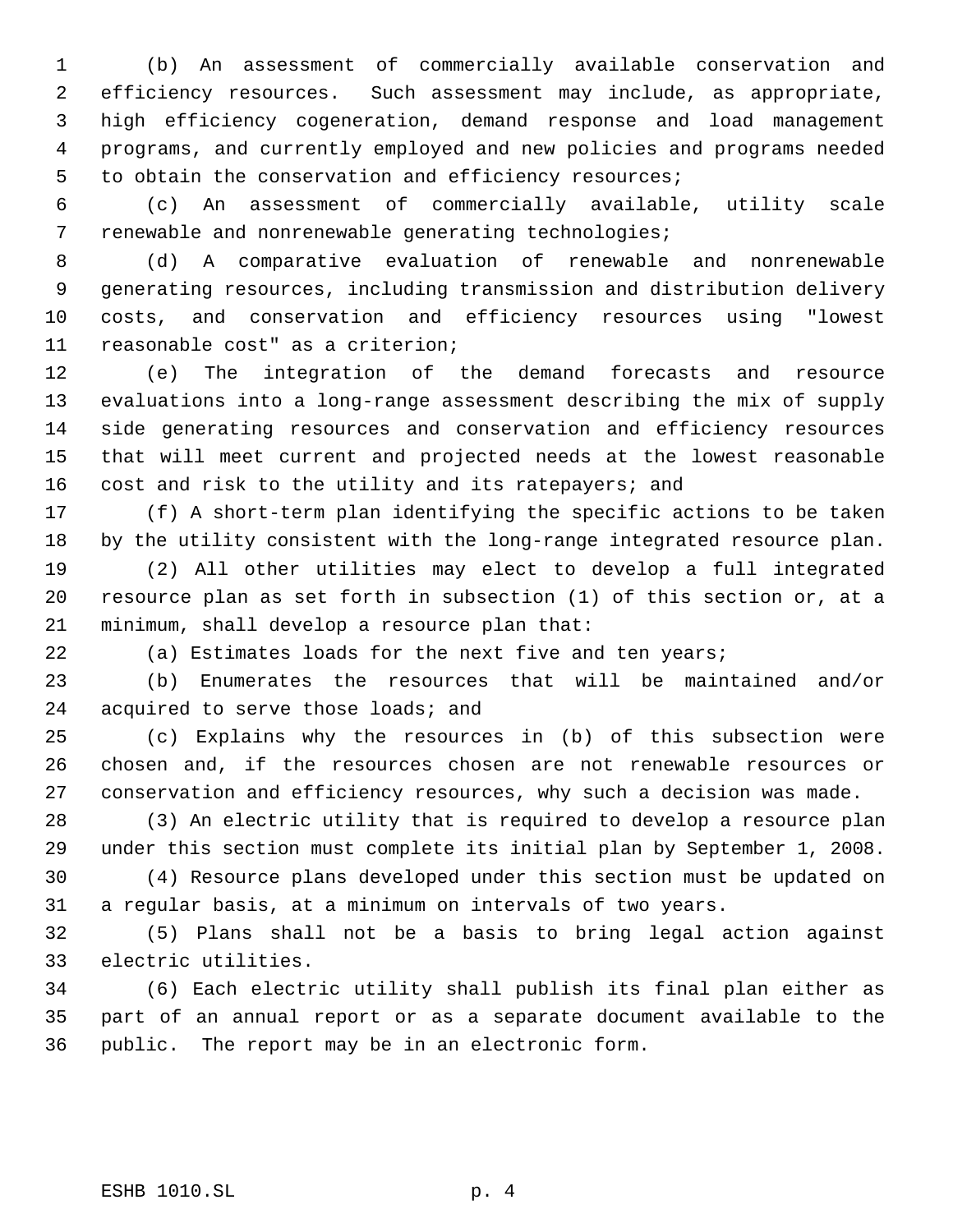NEW SECTION. **Sec. 4.** (1) Investor-owned utilities shall submit integrated resource plans to the commission. The commission shall establish by rule the requirements for preparation and submission of integrated resource plans.

 (2) The commission may adopt additional rules as necessary to clarify the requirements of section 3 of this act as they apply to investor-owned utilities.

 NEW SECTION. **Sec. 5.** (1) The governing body of a consumer-owned utility that develops a plan under this chapter shall encourage participation of its consumers in development of the plans and progress reports and approve the plans and progress reports after it has provided public notice and hearing.

 (2) Each consumer-owned utility shall transmit a copy of its plan to the department by September 1, 2008, and transmit subsequent progress reports or plans to the department at least every two years thereafter. The department shall develop, in consultation with utilities, a common cover sheet that summarizes the essential data in their plans or progress reports.

 (3) Consumer-owned utilities may develop plans of a similar type jointly with other consumer-owned utilities. Data and assessments included in joint reports must be identifiable to each individual utility.

 (4) To minimize duplication of effort and maximize efficient use of utility resources, in developing their plans under section 3 of this act, consumer-owned utilities are encouraged to use resource planning concepts, techniques, and information provided to and by organizations such as the United States department of energy, the Northwest planning and conservation council, Pacific Northwest utility conference committee, and other state, regional, national, and international entities, and, for the 2008 plan, as appropriate, are encouraged to use and be consistent with relevant determinations required under Title XII - Electricity; Subtitle E, Sections 1251 - 1254 of the federal energy policy act of 2005.

 NEW SECTION. **Sec. 6.** The department shall review the plans of consumer-owned utilities and investor-owned utilities, and data available from other state, regional, and national sources, and prepare